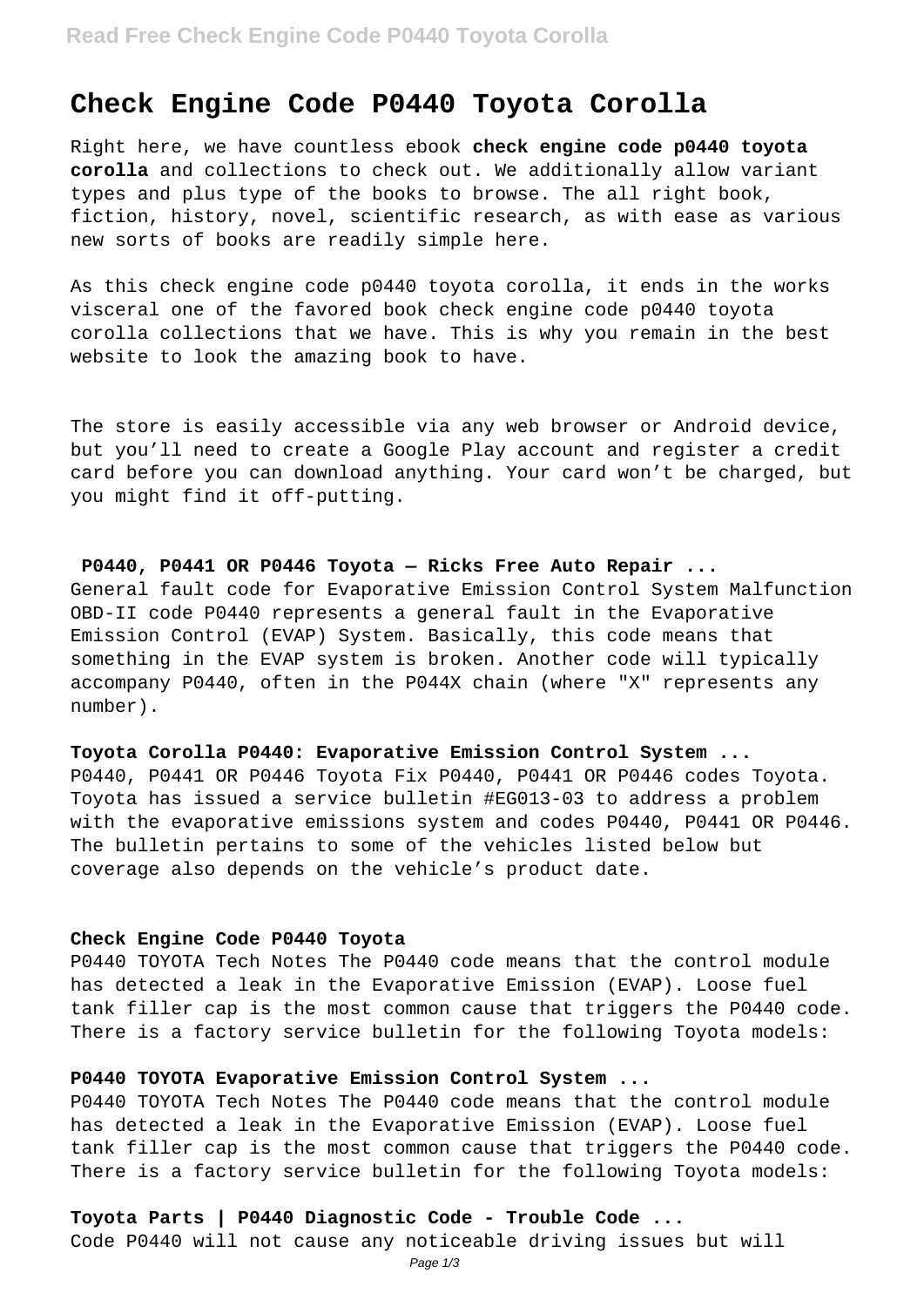## **Read Free Check Engine Code P0440 Toyota Corolla**

result in a failed emissions test. However, as with all check engine light diagnostic trouble codes, you should repair it as soon as possible to return the vehicle to normal operation. Code P0440 Common Diagnosis Mistakes

#### **Obd code p0440 for check engine light on 2000 Toyota Corolla**

CHECK ENGINE light, codes: P0440,P0441,P0446. ... hey there i got this 1999 toyota carmy v6 3.0 liter engine come on i have the car check and theres an engine code #p0446 it have to do with evap emission. can any body give me an subjestion.cause i hae already replace the purge valve and gas cap. but there this other press release valve i haven ...

#### **How to fix your Toyota Evap P0446, P0442, P0440 Check ...**

CEL code P0440 explanation and common fix. ... Gas Cap Check Engine Light and Small Evap Leak Fix - Duration: ... 2001 Toyota Echo Evap Codes P0440, P0441 and P0446 - Duration: ...

#### **P0440 - OBD-II Trouble Code - RepairPal.com**

P0446 TOYOTA Meaning The Evaporative System canister vent control valve is located on the EVAP canister and is used to seal the canister vent.This solenoid valve responds to signals from the Engine Control Module ().When the ECM sends an ON signal, the coil in the solenoid valve is energized. A plunger will then move to seal the canister vent.

#### **P0440 TOYOTA Evaporative Emission Control System Malfunction**

Toyota Corolla P0440 Definition. P0440 is a universal OBDII trouble code. This means that regardless of which make or model of vehicle, the code will mean the same thing (Corolla or not). The code technically stands for: Evaporative Emission Control System Malfunction

## **Free easy DIY fix for check engine light with codes P0440, P0441, P0446**

In this video I replacing PCV valve and Vacum selenod/ EGR vacum switch valve on 2000 Toyota sienna V6 . I had check engine light on and oil consumption, code P0440 I replaced vacum selenoid Part ...

#### **Trouble Code P0440 EVAP System Leak Common Fix. How-to**

The P0440 code indicates that there is a large leak in the EVAP system, but this is somewhat misleading. What the code really indicates is that the EVAP system will not create a significant vacuum when it performs its leak test, as monitored by the Fuel Tank Pressure Sensor.

## **CHECK ENGINE light, codes: P0440,P0441,P0446 | Toyota ...**

Code P0440 causes the Check Engine Light to go on and this alone will cause a failed emission test. The code means the fuel vapor system has a vapor leak somewhere in the system and vapors can be very flammable and dangerous to breath the vapors.